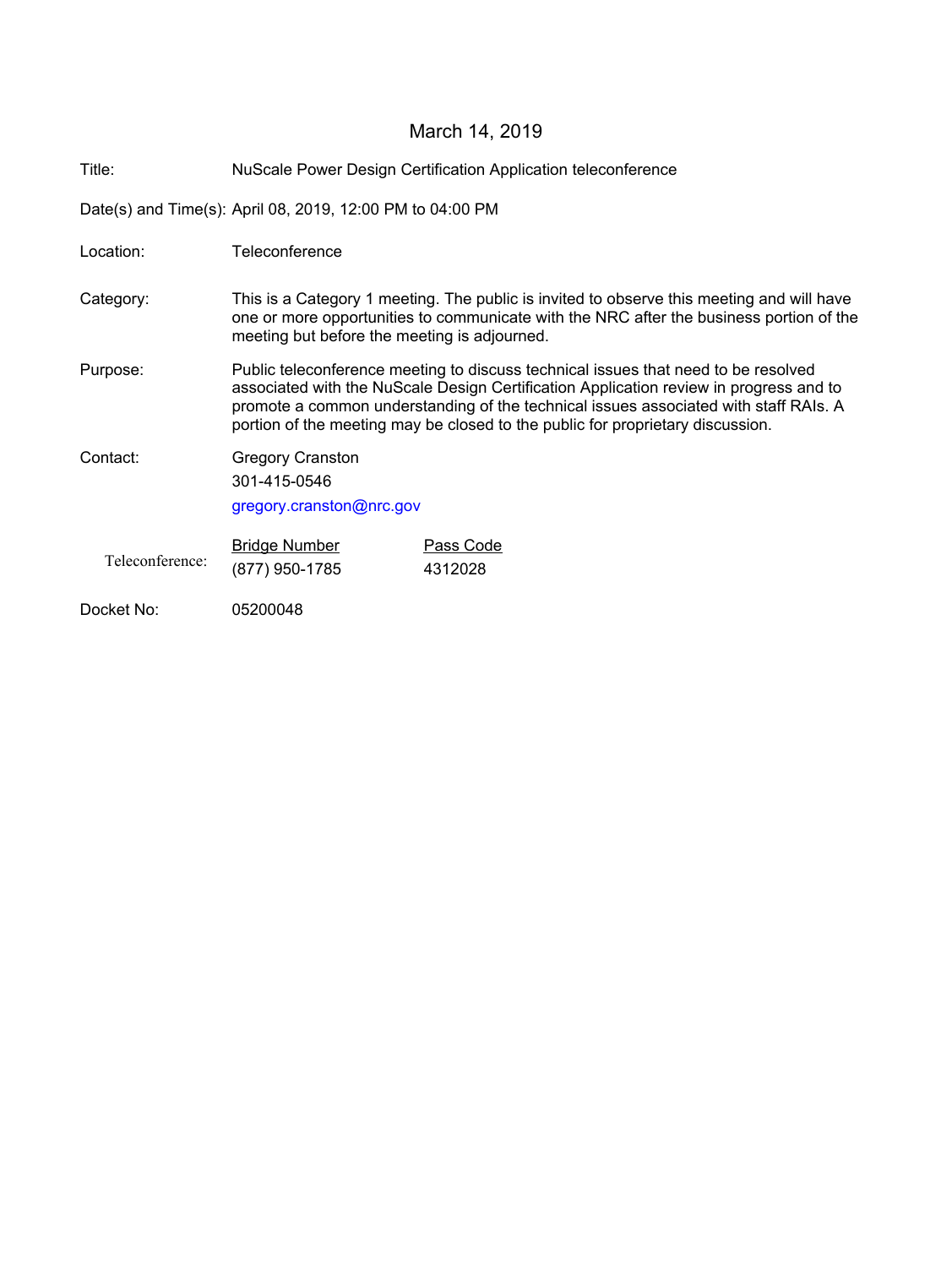## PUBLIC MEETING AGENDA

#### NuScale Power Design Certification Application teleconference

### April 08, 2019, 12:00 PM to 04:00 PM

#### **Teleconference**

**Time** 12:00-12:15 pm 12:12-2:00 pm  $2:00-2:15$  pm 2:15-2:30 pm 2:30-3:00 pm

**Topic** Introductions Topic (TBD) **Break** Questios from the Public Closed portion (if needed)

**Speaker**  $All$ NRC/NuScale

 $All$ NRC/NuScale